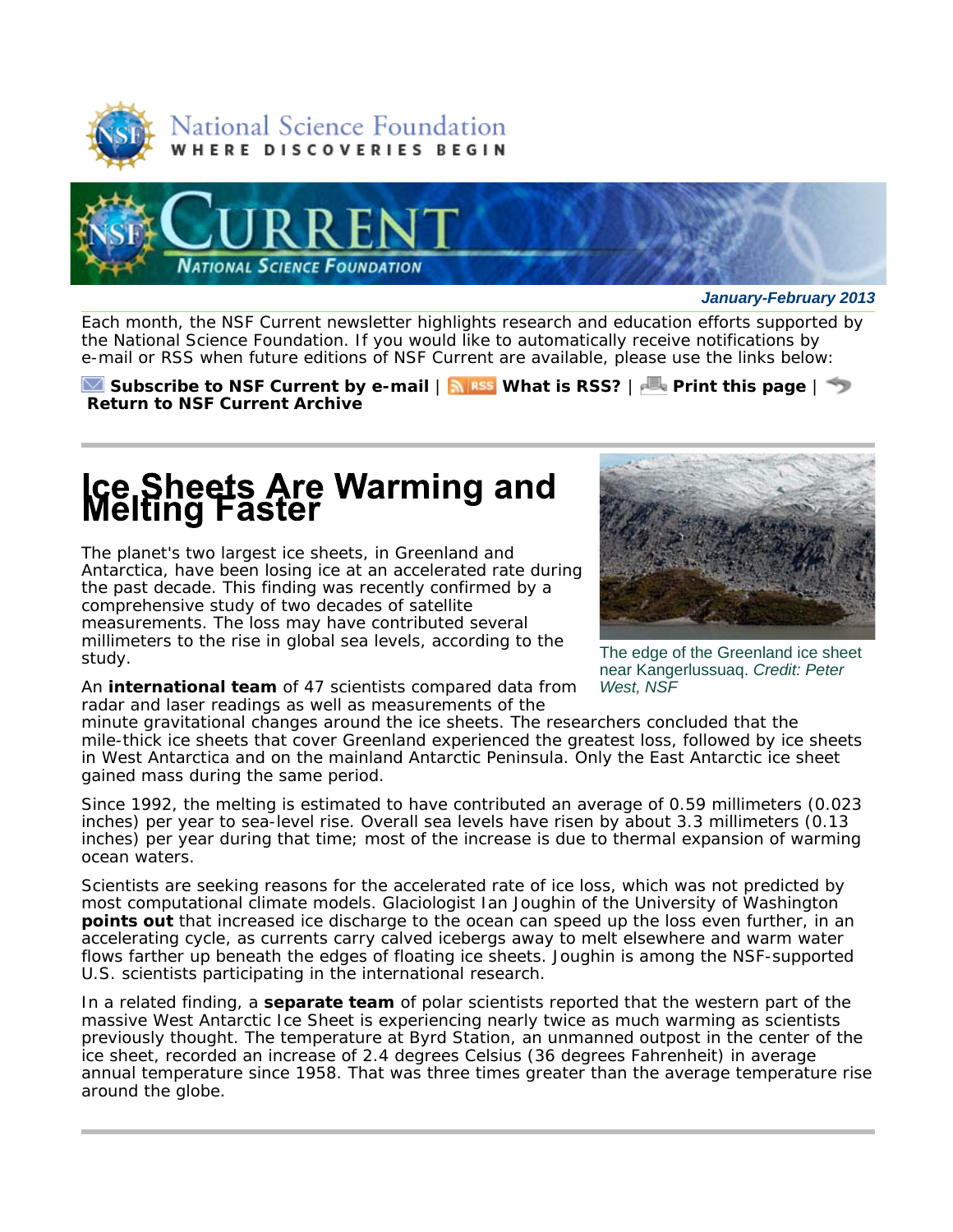## Graduate Research Fellows<br>Gain New Overseas<br>Opportunities

NSF Director Subra Suresh announced in December 2012 a program that will expand international research opportunities for NSF Graduate Research Fellows. The **Graduate Research Opportunities Worldwide** (GROW) program supports NSF's broader commitment to provide multiple pathways for U.S. science and engineering students and professionals to engage in international collaboration.

GROW was launched at a 60th anniversary celebration for NSF's Graduate Research Fellowship Program and includes



Graduate Research Fellow Adam Booth in Norway. *Credit: Adam Booth, Caltech*

initial agreements with science organizations in nine countries. Suresh said the collaborations "will prepare NSF Graduate Research Fellows to engage successfully in the global research enterprise by connecting them to leading scientists and research infrastructure around the world."

GROW builds on an existing effort NSF co-sponsors with Denmark, Finland, Norway and Sweden. In addition to those countries, the new endeavor will include co-funding by agencies in Japan, South Korea, Singapore, Switzerland and France.

Graduate Research Fellows selected to participate in GROW will be hosted by a science agency in a partner country for a period of three to 12 months. While overseas, they will receive a living allowance from the host country and pursue research in a host institution. They will also be eligible to receive an international travel allowance from NSF.

#### **Profile: Decoding the Physics<br>of the Ocean's Tiniest Critters**

In his work at the interface of fluid mechanics and microbial ecology, Roman Stocker tries to duplicate life in the ocean in a test tube. He uses tools that measure the flow and behavior of fluids to study the lives of phytoplankton. They are the abundant marine microorganisms that produce a large portion of the earth's oxygen through photosynthesis.

Stocker and his environmental engineering colleagues at the Massachusetts Institute of Technology analyze the interactions between the organisms, their environment and their food sources. These studies of the tiny critters



Roman Stocker conducting experiments on Australia's Great Barrier Reef. *Credit: Roman Stocker, MIT*

sometimes lead to improved understanding of global-scale environmental processes.

A **2009 study** showed that the coupling of phytoplankton swimming patterns with ocean currents leads to the formation of densely packed layers of the creatures, which could be precursors of toxic algal blooms. **Another study** from Stocker's research group found that marine microorganisms are strongly attracted to sulfur compounds, the chemicals that give the sea its characteristic smell. This behavior, the team believes, could alter the chemical properties of the ocean and potentially influence global climate by affecting cloud formation.

Recently, Stocker and his colleagues **showed** that ocean turbulence, including small whirls and eddies, affects the ability of marine bacteria to recycle organic material back into the food web that sustains all marine species.

At times, Stocker's work has attracted unexpected attention. A year ago, he and three engineering colleagues figured out how cats drink—leading to news coverage ranging from the front page of *The New York Times* to *"The Tonight Show With Jay Leno."*

*Learn more at ScienceLives, a feature of LiveScience.com produced in partnership with NSF.*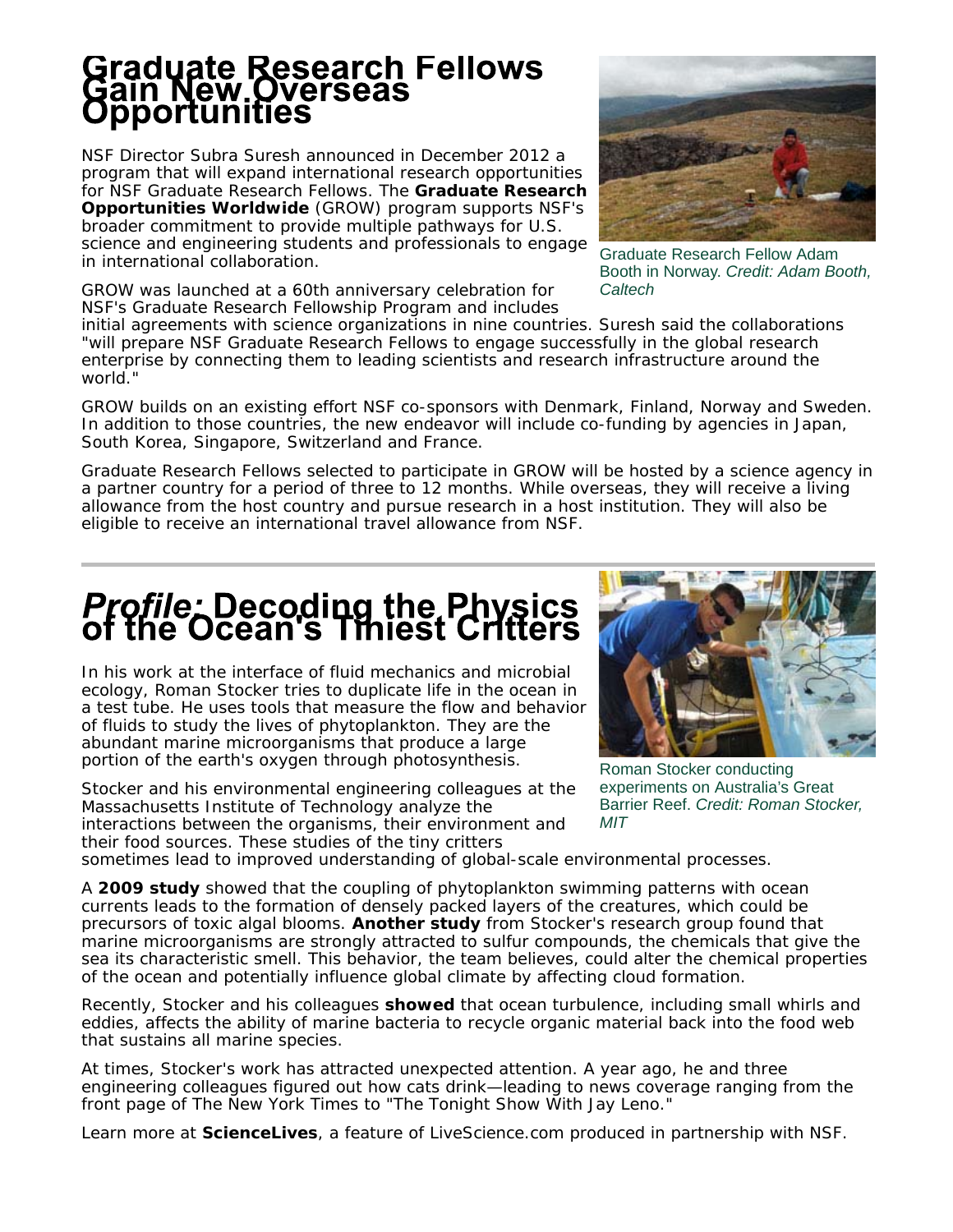## **Doctorate Recipients Face a<br>Tougher Job Market after<br>Graduation**

Individuals with a doctorate in science and engineering (S&E) tend to have much lower unemployment rates than those with an S&E bachelor's degree or the general population. However, this group of individuals is not immune to economic trends, and job prospects for new doctorate recipients have become somewhat bleaker recently.

In every broad S&E field, the proportion of new graduates

who reported having definite plans for work or postdoc study at the time they completed their doctorate dropped in 2010 and 2011. This proportion reached or approached the lowest levels seen over the past 10 years. Within these fields, life sciences had the lowest proportion of definite commitments (63 percent in 2011, down 10 percentage points over the past 10 years). Physical sciences had the highest level of commitment (69 percent, down 3 percentage points over the past 10 years).

This downward trend was even more prevalent in every broad non-S&E field, however. In 2011, the proportion of doctorate recipients in the humanities with definite commitments reached its lowest point since 1997 (57 percent). The proportions of doctorate recipients in education and other non-S&E fields with definite commitments were lower than they have been at any point in the past two decades (68 and 71 percent, respectively).

Learn more in *Doctorate Recipients From U.S. Universities: 2011,* a report from NSF's National Center for Science and Engineering Statistics*.*

#### **Researchers Answer Tough<br>Flu Questions**

Flu epidemics like the 2009 outbreak of the H1N1 virus raise critical questions for public health officials. Using TeraGrid supercomputers, researchers modeling such outbreaks can help policymakers locally, nationally and internationally evaluate strategies for both prevention and real-time response.

Health care worker administering the Epidemiological modeling--using computational tools to mimic flu vaccine. Credit: Doug Jordan

how infectious diseases spread through populations--can help answer questions such as how limited amounts of vaccine should be distributed, whether schools should be closed and for how long, and which communities should get new medications first.

With NSF support, **researchers** used the Texas Advanced Computing Center's Lonestar system to model the 2009 H1N1 transmission within and among U.S. cities. The model showed the optimal choices for distributing the available antiviral medication, including regularly releasing stocks to cities in proportion to their populations. The findings indicate that antivirals can save lives and reduce transmission even in the absence of a vaccine.

Another research team, modeling the same flu outbreak using the Pople system at the Pittsburgh Supercomputing Center, found that schools may need to be closed eight weeks or longer to have a significant impact on reducing infection rates.

The Lonestar and Pople systems are part of the NSF-funded **TeraGrid** facility, an advanced cyberinfrastructure that integrates high-performance computers, data resources and experimental facilities around the world. The TeraGrid provides researchers with more than 750 teraflops of computing capability and access to more than 100 discipline-specific databases.





A researcher prepares samples for mass spectrometry research. *Credit: Argonne National Laboratory*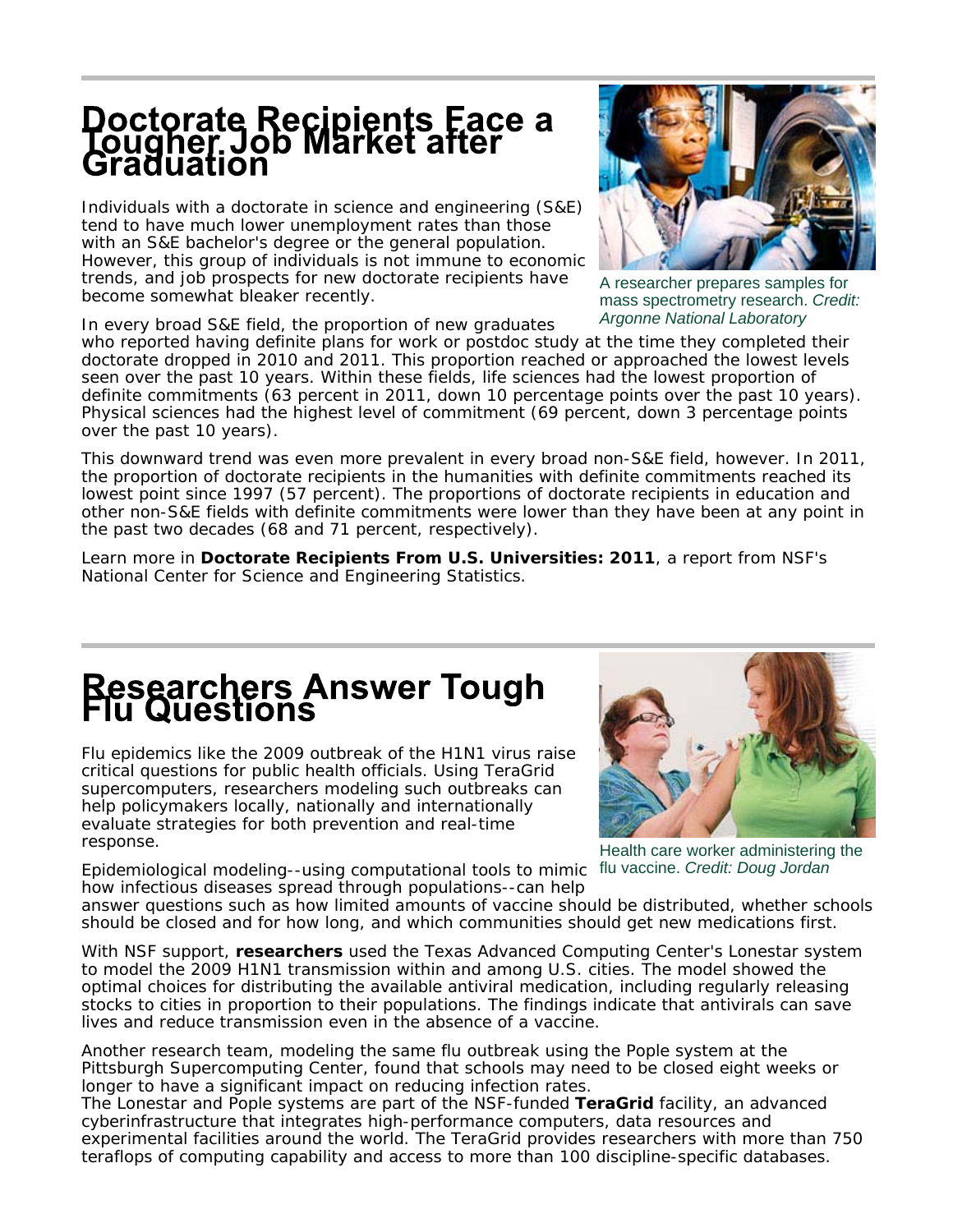*Did you know ... ? NSF publishes highlights of many research outcomes at "Science, Engineering and Education Innovation" on Research.gov.*

### Dinosaurs May be Older than<br>Thought--by 10 Million Years

Scientists analyzing fossilized bones found decades ago in Tanzania may have identified the oldest known dinosaur.

Working with an upper arm bone and six vertebrae collected in the 1930s, an **NSF-supported team** led by biologist Sterling Nesbitt at the University of Washington determined that the animal stood upright, measured 2-3 meters (7-10 feet) long, and may have weighed between 45 and 135 pounds.



An artist's conception of *Nyasasaurus parringtoni*. *Credit: Mark Witton*

The newly named *Nyasasaurus parringtoni* lived in the Middle Triassic period, 10-15 million years earlier than dinosaurs were previously thought to have existed, according to fossil records. At that time, the world's continents were joined in the landmass called Pangaea.

In the fossilized bones, the team found characteristics found in previously identified early dinosaurs and their close relatives, such as disorganized bone tissues in the upper arm bone, indicating rapid growth.

# Growing Pains: ALMA<br>Observes Formation of a Star<br>and Its Planets

Astronomers using the new Atacama Large Millimeter/submillimeter Array (ALMA) glimpsed a **stage of star formation** in which planets forming around a young star are helping the star continue to grow, resolving a longstanding mystery. In the emerging system, about 450 light-years from Earth, a complex gravitational dance was confirmed by observations using the NSF-supported instrument that is nearing completion on the high, dry plains of Chile's Atacama Desert.



An artist's conception of gas streamers crossing the gap. *Credit: Bill Saxton, NRAO/AUI/NSF*

As a young star gathers material from surrounding clouds of gas and dust, the material forms a flat, spinning disk around the star. Planets begin as small clumps within that disk, and, through their gravitational pull, add to their own mass. As the fledgling planets pull in more material, however, they leave gaps in the disk. Such gaps have been observed in the dust disks surrounding a number of still-forming solar systems, raising the question of how material gets through the gap in order to increase the mass of the star.

The international research team using ALMA found that the gap actually contains a thin region of residual gas, and that streamers of dense material cross the gap, probably tugged inward by the gravitational pull of the young planets. The scientists concluded that much of the material overshoots the planets and continues toward the inner disk, where the material can eventually add to the mass of the star. The process was predicted earlier by computer simulations. Before ALMA, however, the dense gas obscured the region from direct observation.

### **Winners of 10th Visualization Challenge**<br>Announced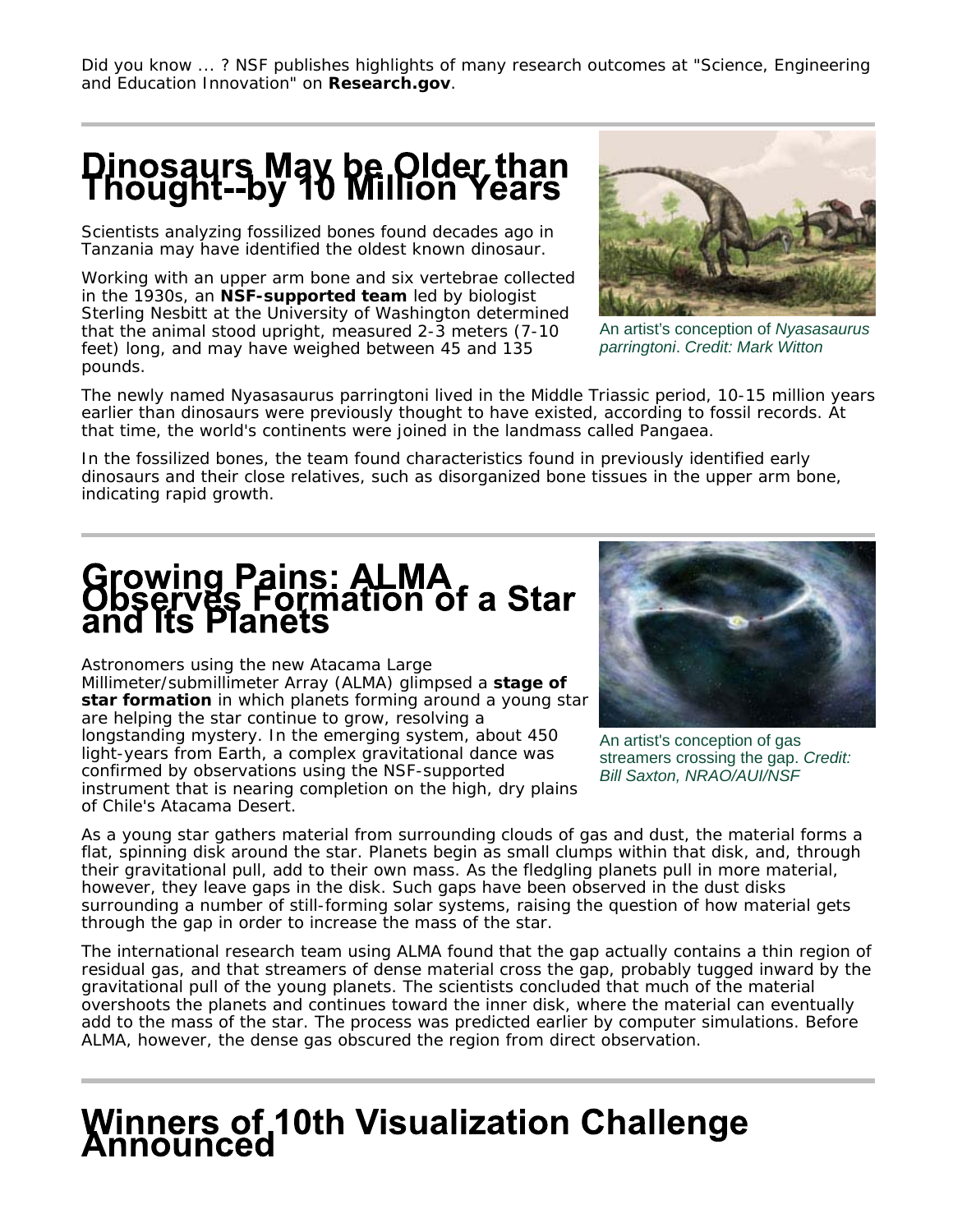Some of science and engineering's most powerful statements are not made by words alone. Illustrations can help explain, explore and encourage interest in systems and phenomena ranging from cell composition to chemical catalysts to computational modeling. For 10 years, NSF and the journal *Science* have co-sponsored the annual **International Science & Engineering Visualization Challenge** to recognize superb examples of the visual communication of science for educational and journalistic purposes. Winners were recently announced in five categories: Photography, Illustration, Posters and Graphics, Games and Apps, and Video. The winning entries are featured in the February 1 issue of *Science* and on the Challenge website.



These fantastical structures are the microscopic crystals that make up a sea urchin's tooth. *Credit: Pupa U. P. A. Gilbert and Christopher E. Killian; University of Wisconsin, Madison*

### **America's Scientist Idol to Be<br>Named at AAAS Meeting!**

NSF will highlight several of its investments and sponsor the selection of an outstanding science communicator--America's Scientist Idol--at the **annual meeting** of the American Association for the Advancement of Science in Boston, Massachusetts, February 15-18, 2013. In keeping with the meeting theme of "The Beauty and Benefits of Science," NSF's exhibits (at booth 801 in the exhibit hall) will feature



*Credit: NSF*

the beauty of bat wings as well as the benefits of climate research and a new back brace developed with funding from NSF's Innovation Corps program. NSF-hosted workshops will include the scientist idol competition, an NSF town hall, an exploration of graduate education opportunities and more. A special gallery will display winners of the International Science and Engineering Visualization competition.

#### **National Science Foundation in the News**

**Race Is On to Find Life Under Antarctic Ice** *(National Geographic)--*NSF-supported drilling is studying the web of lakes, streams and rivers beneath the ice.

**Telescope-toting balloon launches from Antarctica** *(MSNBC)--*A giant helium balloon carried instruments that measured submillimeter light from star nurseries in the Milky Way.

**Googled or Dished?** *(US News & World Report)--*Google began as a public investment in science; its founders got early funding from NSF.

**Apps Lead the Way to the Next Innovation Hypercycle** *(Forbes)--*NSF uses the app model for NanoHub.org in order to advance research and development in nanoscale electronics.



*The National Science Foundation (NSF) is an independent federal agency that supports fundamental research and education across all fields of science and engineering. Its Fiscal Year 2012 budget was \$7.0 billion. NSF funds reach all 50 states through grants to nearly 2,000 colleges, universities and other institutions. Each year, NSF receives more than 50,000 competitive requests for funding, and makes about 11,000 new funding awards. Contact NSF's Office of Legislative and Public Affairs at 703-292-8070 for more information or for permission to reuse newsletter images. Editor: Amber Jones.*